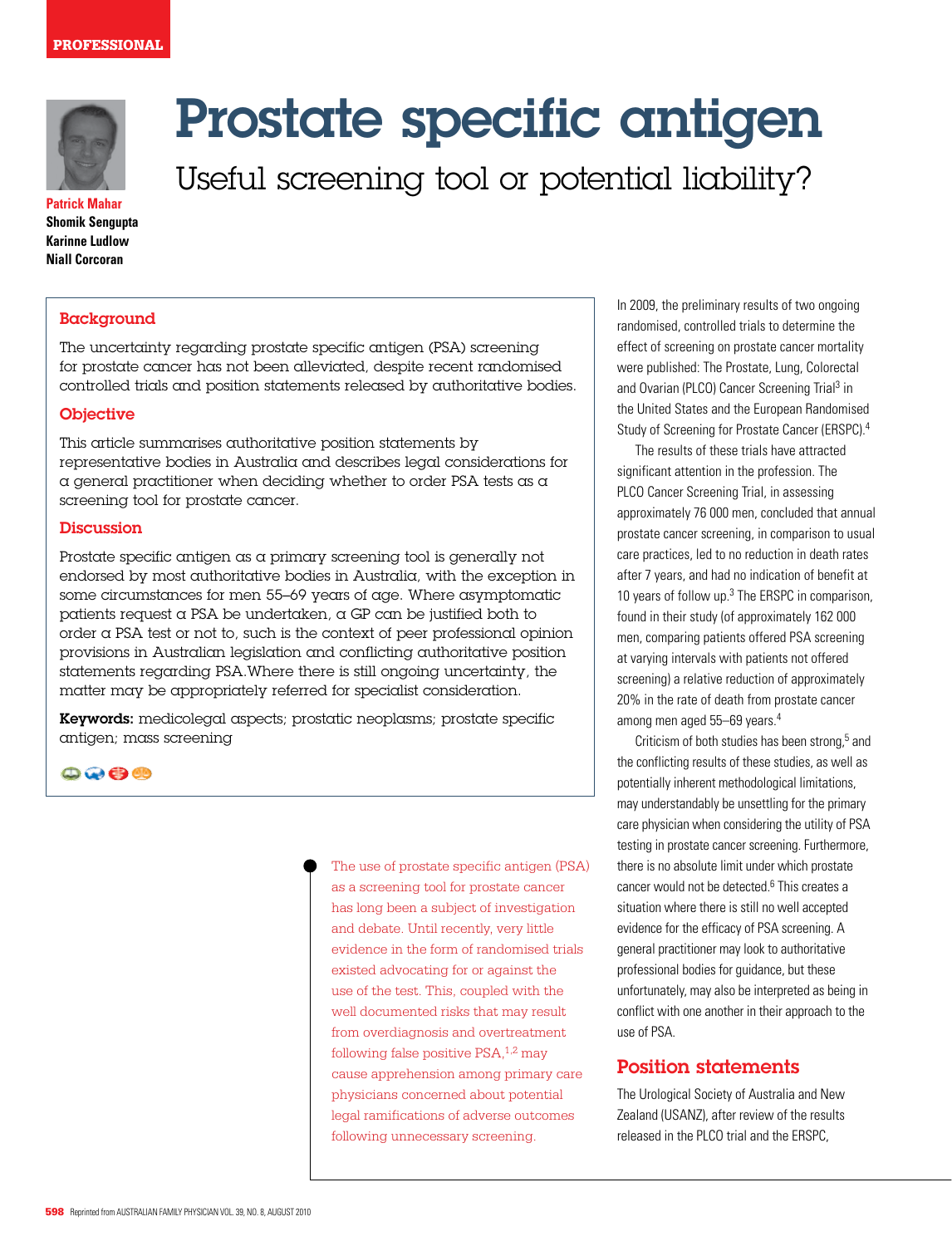described the PLCO trial as being fundamentally flawed, and has advocated for patients to have access to PSA based testing on request, although routine population based prostate cancer screening with the PSA blood test is not supported as public health policy.<sup>7</sup> However, in their position statement from 23 September 2009, USANZ also recommended PSA and digital rectal examination (DRE) be offered to patients aged 55–69 years, after they are provided with information about the risks and benefits of testing.7

 However, the Cancer Council of Australia (CCA), in their current position statement, states that there is 'no formally established, or consistently taken, approach in how to interpret the results of a PSA test or how to proceed on the basis of that interpretation'.8 The CCA also does not advocate the use of PSA for population based screening, but does support a patient centred, informed decision making approach where individual decisions about prostate cancer testing are made.<sup>8</sup>

The Royal Australian College of General Practitioners (RACGP), in its Guidelines for preventive activities in general practice $9$ states that routine screening for PSA is not recommended and that patients should make their own decision about being tested for prostate cancer after being fully informed of the potential benefits, risks and uncertainties of prostate cancer testing. In this publication, the guidelines suggest that responding to patients' concerns and fulfilling medicolegal responsibilities are factors to be considered during such discussions.<sup>9</sup>

# Clinical decision making

In order to make clinical decisions about ordering PSA tests, and for patients to make informed decisions on whether to proceed, a balance needs to be struck that takes into account multiple factors including, current practice advised by the known evidence base; the position of reliable authoritative bodies; current legislation and the common law in the relevant jurisdiction; and the nature of a number of clinical scenarios with which the doctor may be faced.

## Opportunistic PSA screening

One scenario is where a patient presents to a GP, the patient is asymptomatic and without specific risk factors for prostate cancer, and the GP

requests a PSA without any initiating request by the patient. As mentioned, neither the RACGP nor the CCA advocate population based screening in this manner as a public health policy. This would suggest against individual *ad hoc* PSA tests as an investigative tool without firm indication.8,9 The USANZ tends to agree with this position, except in the male population aged 55–69 years, where case finding with PSA and DRE testing appears to be endorsed.7

## PSA screening requested by the patient

The scenario changes when a patient presents to the GP, and without any symptoms or other specific risk factors for prostate cancer, requests a PSA test be done in order to screen. If the doctor declines, and it transpires that the patient had prostate cancer at the time, an interesting question would arise as to whether the doctor has breached a professional duty to the patient. In order for negligent conduct to be proven, it must be established, among other things, that the doctor breached a duty of care to the patient and that this breach caused damage or harm. In this context, a patient may have significant difficulty establishing causation because the patient may not be able to prove that they had prostate cancer at the time of the doctor's refusal if a PSA test was not undertaken or was done at a later date. The difficulty in establishing causation would however, vary case-by-case, based on factors such as the amount of time elapsed before cancer was finally diagnosed, the degree of disease present at the time of diagnosis, and the occurrence of other confounding factors in the interim.

Issues surrounding causation notwithstanding, under Victorian statute, a professional is not negligent in the provision of a professional service if it is established that the professional acted in a manner that was widely accepted in Australia as competent professional practice in the circumstances by a significant number of respected practitioners in the field.10 Similar legislation also exists in other Australian states, eg. the Civil Liability Act (NSW) 2002.<sup>11</sup> It should also be noted that the same approach does not apply with issues of liability for failure to warn of risks or provide information.

Although Victorian legislation, when referring to 'a significant number of respected practitioners in the field', does not specifically require the opinions of authoritative professional bodies, such as the USANZ and the CCA to be followed, from the practical perspective of the clinician, these may be relevant in determining the direction in which peer professional opinion falls. This creates uncertainty where there are conflicting positions taken by authoritative bodies. Fortunately, the fact that there are differing opinions that are widely accepted in Australia by a significant number of respected practitioners in the field concerning a particular matter, does not prevent any one or more of those opinions being relied upon.<sup>12</sup> As long as a doctor's act or omission is supported by a responsible body of medical opinion, then the doctor's action is unlikely to be held as negligent, even if an equally responsible body takes an opposing view. Where a court has regard to expert opinion on the undertaking of PSA testing, even where that expert opinion is inconsistent with other expert opinion, it will not be for the judge to determine which opinion is correct, unless it can be shown that one opinion was irrational or unreasonable in the relevant context. In either case, where a GP initiates testing without request for the patient aged 55–69 years, or in the case of the patient who requests a PSA without firm indication, the opinions of responsible medical bodies vary. On this basis, a GP may be justified in recommending either that the test be ordered or not, provided the decision either way is made by the patient in an informed manner. As position statements frequently change, GPs should strive to keep abreast of current practice guidelines as evidence accumulates.

## Ambiguity of positive or negative results

Where a PSA test is ordered, whether as a primary screening tool or not, and a positive result is obtained, the meaning of that result will not necessarily be clear. Considering whether to act on a PSA level may depend on numerous factors, including patient age, prostate size, suggestions of urinary tract infection; the cut off level used; findings on DRE; or where there are fluctuations in PSA levels, which may occur at low, or even normal levels. Furthermore, there is a range of interlaboratory variability with regard to PSA assays,<sup>13</sup> and a range of factors, independent of prostate cancer, can affect